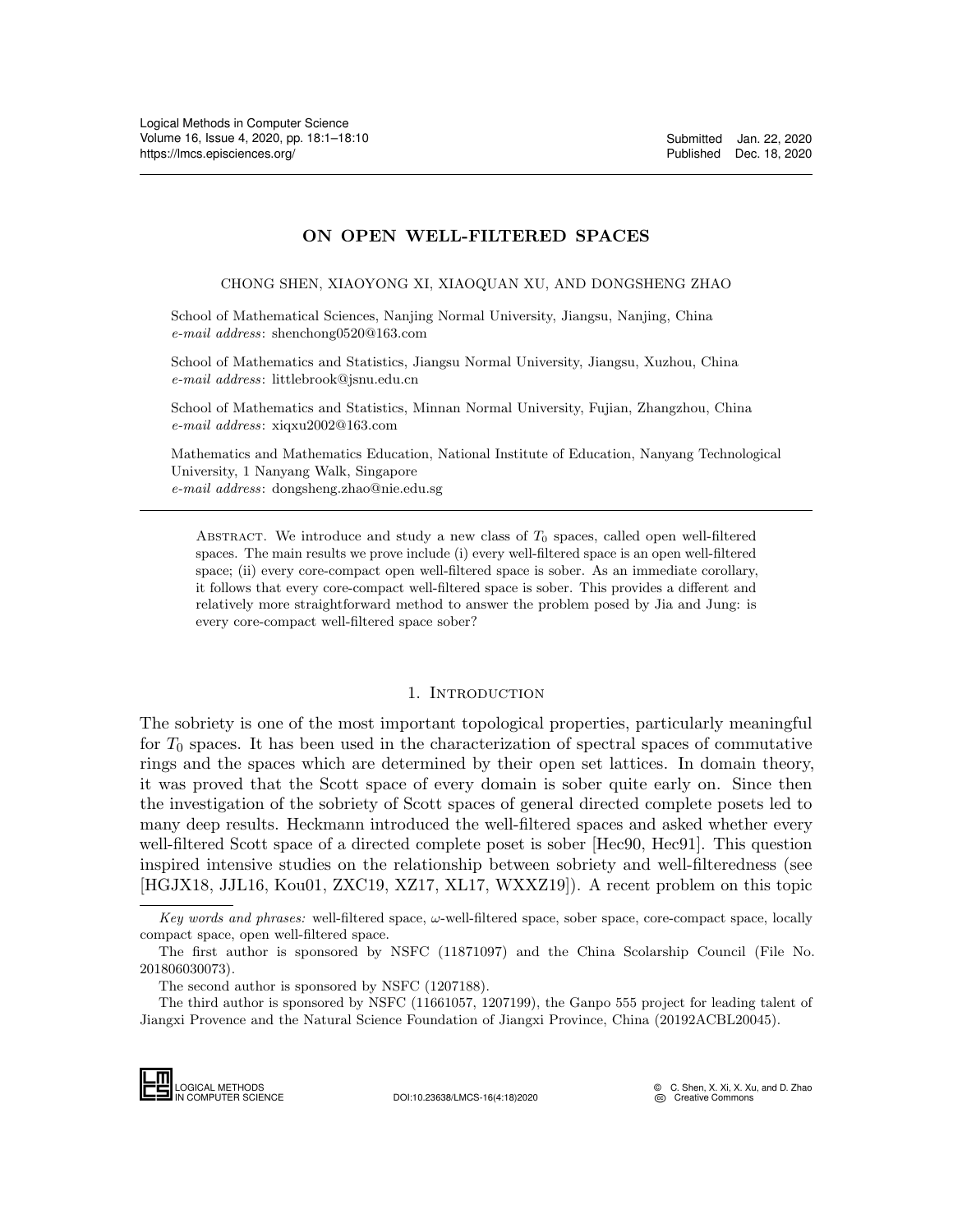is whether every core-compact well-filtered space is sober, posed by Jia and Jung [\[Jia18\]](#page-8-5). The problem has been answered positively by Lawson, Wu and Xi [\[LWX20\]](#page-9-5) and Xu, Shen, Xi and Zhao [\[XSXZ20\]](#page-9-6).

In the current paper we first introduce a new class of topological spaces, called open well-filtered spaces, which includes all well-filtered spaces. The open well-filtered spaces themselves may deserve further study that will enrich the theory of  $T_0$  topological spaces. We prove that (i) every well-filtered space is an open well-filtered space, and (ii) every core-compact open well-filtered space is sober. As an immediate implication, we obtain that every core-compact well-filtered space is sober, thus giving a relatively more straightforward method to answer Jia and Jung's problem [\[Jia18\]](#page-8-5).

### 2. Preliminaries

This section is devoted to a brief review of some basic concepts and notations that will be used in the paper. For more details, see [\[Eng89,](#page-8-6) [GHK](#page-8-7)+03, [GL13\]](#page-8-8).

Let P be a poset. A nonempty subset D of P is directed if every two elements in D have an upper bound in D. P is called a *directed complete poset*, or *dcpo* for short, if for any directed subset  $D \subseteq P$ ,  $\bigvee D$  exists.

Let X be a  $T_0$  space. A subset A of X is called *saturated* if A equals the intersection of all open sets containing it. The specialization order  $\leq$  on X is defined by  $x \leq y$  iff  $x \in \text{cl}(\lbrace y \rbrace)$ , where cl is the closure operator. It is easy to show that a subset A of X is saturated if and only if  $A = \uparrow A = \{x \in X : x \ge a \text{ for some } a \in A\}$  with respect to the specialization order.

A nonempty subset A of X is irreducible if for any closed sets  $F_1, F_2$  of X,  $A \subseteq F_1 \cup F_2$ implies  $A \subseteq F_1$  or  $A \subseteq F_2$ . A  $T_0$  space X is called *sober* if for any irreducible closed set F,  $F = \downarrow x = \text{cl}(\lbrace x \rbrace)$  for some  $x \in X$ .

For a  $T_0$  space X, we shall consider the following subfamilies of the power set  $2^X$ :

 $\mathcal{Q}(X)$ , the set of all compact saturated subsets of X;

 $\mathcal{S}(X)$ , the set of all saturated subsets of X;

 $\mathcal{O}(X)$ , the set of all open subsets of X.

For  $A, B \subseteq X$ , we say that A is relatively compact in B, denoted by  $A \ll B$ , if  $A \subseteq B$ and every open cover of B contains a finite subcover of A.

We write

 $\mathcal{A} \subseteq_{flt} 2^X \quad (\mathcal{Q}(X), \mathcal{S}(X), \mathcal{O}(X), \text{ resp.})$ 

for that A is a  $\ll$ -filtered subfamily of  $2^X$   $(Q(X), S(X), O(X),$  resp.), that is,  $\forall A_1, A_2 \in \mathcal{A}$ , there exists  $A_3 \in \mathcal{A}$  such that  $A_3 \ll A_1, A_2$ .

**Remark 2.1.** (1) In general, for any  $A, B \subseteq X$ , that each open cover of B contains a finite subcover of A does not imply  $A \subseteq B$ . For example, on the set  $X = \{x, y\}$ , consider the topology  $\mathcal{O}(X) = \{\emptyset, \{x\}, X\}$ . Then X is a  $T_0$  space and  $\{x\} \ll \{y\}$ . Thus the requirement  $A \subseteq B$  in the definition of  $A \ll B$  is not redundant.

(2) For any  $A \subseteq X$  and  $B \in \mathcal{O}(X)$ ,  $A \ll B$  if and only if each open cover of B contains a finite subcover of A. This is because  ${B}$  is an open cover of A.

(3) For any  $A \subseteq X$  and  $Q \in \mathcal{Q}(X)$ ,  $A \ll Q$  if and only if  $A \subseteq Q$ . Hence,  $A \subseteq_{flt} Q(X)$ if and only if  $(\mathcal{A}, \supseteq)$  is a directed family.

A  $T_0$  space X is called *well-filtered* if for any  $K \subseteq_{ftt} \mathcal{Q}(X)$  and  $U \in \mathcal{O}(X)$ ,  $\bigcap \mathcal{K} \subseteq U$ implies  $K \subseteq U$  for some  $K \in \mathcal{K}$ . We note that every sober space is well-filtered [\[GHK](#page-8-7)<sup>+</sup>03].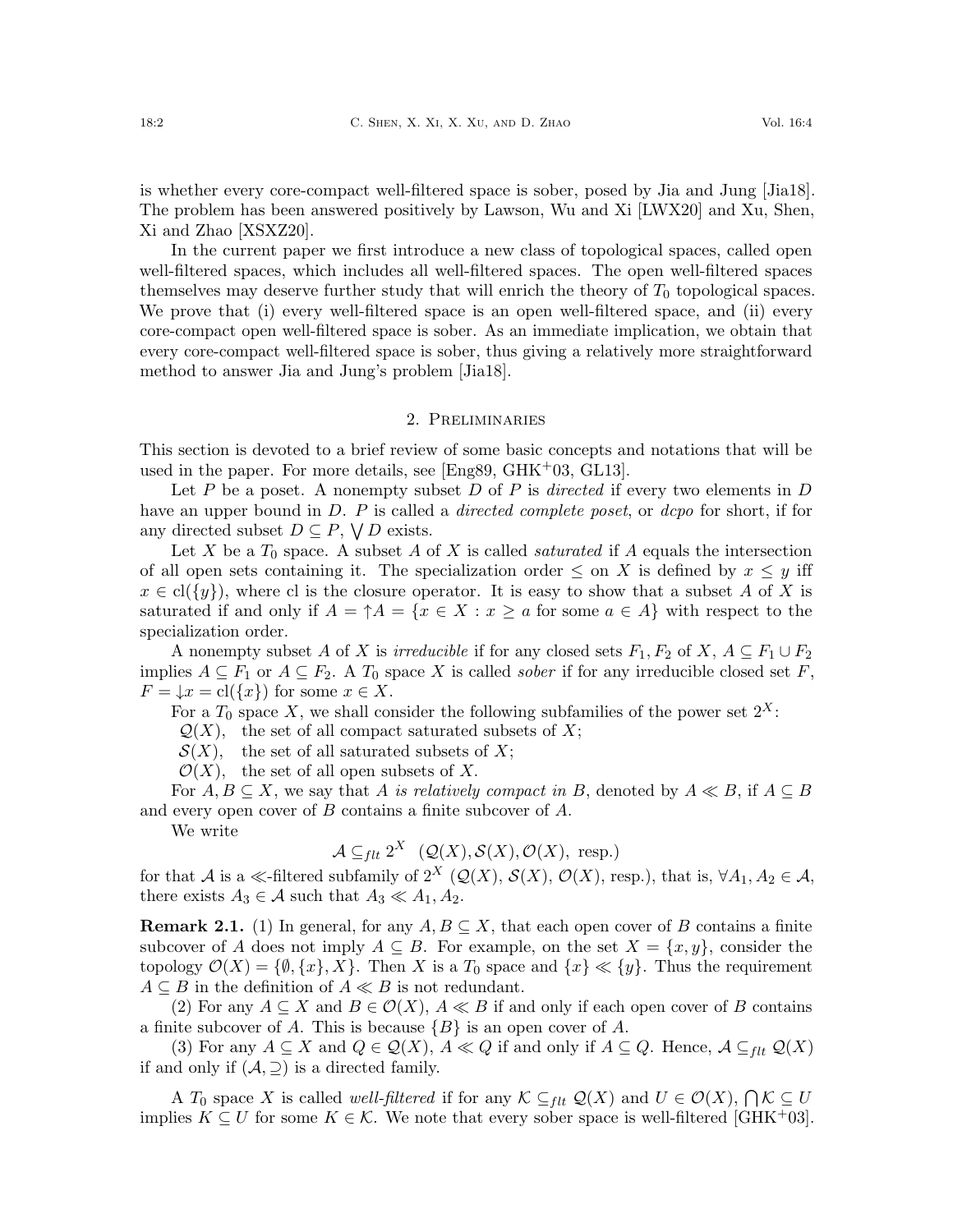In what follows, the symbol  $\omega$  will denote the smallest infinite ordinal, and for any set X, the family of all finite subsets of X is denoted by  $X^{(<\omega)}$ .

**Definition 2.2.** A  $T_0$  space X is called  $\omega$ -well-filtered, if for any  $\{K_n : n < \omega\} \subseteq_{flt} \mathcal{Q}(X)$ and  $U \in \mathcal{O}(X)$ ,

$$
\bigcap_{n<\omega}K_n\subseteq U\;\Rightarrow\; \exists n_0<\omega,K_{n_0}\subseteq U.
$$

<span id="page-2-0"></span>**Proposition 2.3.** A  $T_0$  space X is  $\omega$ -well-filtered if and only if for any descending chain  ${K_n : n < \omega} \subseteq \mathcal{Q}(X)$ , that is,

$$
K_0 \supseteq K_1 \supseteq K_2 \supseteq \ldots \supseteq K_n \supseteq K_{n+1} \supseteq \ldots,
$$

and  $U \in \mathcal{O}(X)$ ,

$$
\bigcap_{n<\omega}K_n\subseteq U\;\Rightarrow\; \exists n_0<\omega,\;K_{n_0}\subseteq U.
$$

*Proof.* We only need to prove the sufficiency. Let  $\mathcal{K} \subseteq_{\text{flt}} \mathcal{Q}(X)$  be a countable family and  $U \in \mathcal{O}(X)$  such that  $\bigcap \mathcal{K} \subseteq U$ .

If the cardinality  $|K| < \omega$ , i.e., K is a finite family, then K contains a smallest element Q, and hence  $Q = \bigcap \mathcal{K} \subseteq U$ , completing the proof.

Now assume  $|K| = \omega$ . We may let  $K = \{K_n : n < \omega\}$ . We use induction on  $n < \omega$  to define a descending chain  $\widehat{\mathcal{K}} = \left\{ \widehat{K}_n : n < \omega \right\}$ . Specifically, let  $\widehat{K}_0 = K_0$  and let  $\widehat{K}_{n+1} \in \mathcal{K}$ be a lower bound of  $\left\{K_{n+1}, \widehat{K}_0, \widehat{K}_1, \widehat{K}_2 \ldots, \widehat{K}_n\right\}$  under the inclusion order. Then  $\widehat{\mathcal{K}} \subseteq \mathcal{K}$  is a descending chain and  $K_n \subseteq K_n$  for all  $n < \omega$ , implying that  $\bigcap \mathcal{K} = \bigcap \mathcal{K} \subseteq U$ . Then by assumption, there exists  $n_0 < \omega$  such that  $\widehat{K}_{n_0} \subseteq U$ , completing the proof.  $\Box$ 

<span id="page-2-1"></span>**Lemma 2.4.** Let X be a  $T_0$  space and  $\mathcal{A} \subseteq_{flt} 2^X$ . Each closed set  $C \subseteq X$  that intersects all members of A contains a minimal (irreducible) closed subset F that still intersects all members of A.

*Proof.* Let  $\mathcal{B} := \{B \in \mathcal{C}(X) : \forall A \in \mathcal{A}, B \cap A \neq \emptyset\}$ , where  $\mathcal{C}(X)$  is the set of all closed subsets of  $X$ .

(i)  $\mathcal{B} \neq \emptyset$  because  $C \in \mathcal{B}$ .

(ii) Let  $\mathcal{H} \subseteq \mathcal{B}$  be a chain. We claim that  $\bigcap \mathcal{H} \in \mathcal{B}$ . Otherwise, there exists  $A_0 \in \mathcal{A}$ such that  $A_0 \cap \bigcap \mathcal{H} = \emptyset$ . As A is  $\ll$ -filtered, there exists  $A_1 \in \mathcal{A}$  such that  $A_1 \ll A_0$ . Since  $\{X \setminus B : B \in \mathcal{H}\}\$ is a directed open cover of  $A_0$ , there exists  $B_0 \in \mathcal{H}$  such that  $A_1 \subseteq X \setminus B_0$ implying  $A_1 \cap B_0 = \emptyset$ . This means that  $B_0 \notin \mathcal{B}$ , contradicting  $B_0 \in \mathcal{H} \subseteq \mathcal{B}$ .

By Zorn's Lemma, it turns out that there exists a minimal closed subset  $F \subseteq C$  such that  $F \cap A \neq \emptyset$  for all  $A \in \mathcal{A}$ .

Now we show that  $F$  is irreducible. If  $F$  is not irreducible, then there exist closed sets  $F_1, F_2$  such that  $F = F_1 \cup F_2$  but  $F \neq F_1$  and  $F \neq F_2$ . Since  $F_1, F_2$  are proper subsets of F, by the minimality of F, there exist  $A_1, A_2 \in \mathcal{A}$  such that  $F_1 \cap A_1 = \emptyset$  and  $F_2 \cap A_2 = \emptyset$ . Since A is a  $\ll$ -filtered family, there exists  $A_3 \in \mathcal{A}$  such that  $A_3 \ll A_1, A_2$  (hence  $A_3 \subseteq A_1, A_2$ ). It then follows that  $F_1 \cap A_3 \subseteq F_1 \cap A_1 = \emptyset$  and  $F_2 \cap A_3 \subseteq F_2 \cap A_2 = \emptyset$ , which implies that  $F_1 \cap A_3 = F_2 \cap A_3 = \emptyset$ . Thus  $F \cap A_3 = (F_1 \cup F_2) \cap A_3 = (F_1 \cap A_3) \cup (F_2 \cap A_3) = \emptyset$ , contradicting the assumption on  $F$ . Therefore,  $F$  is irreducible.  $\Box$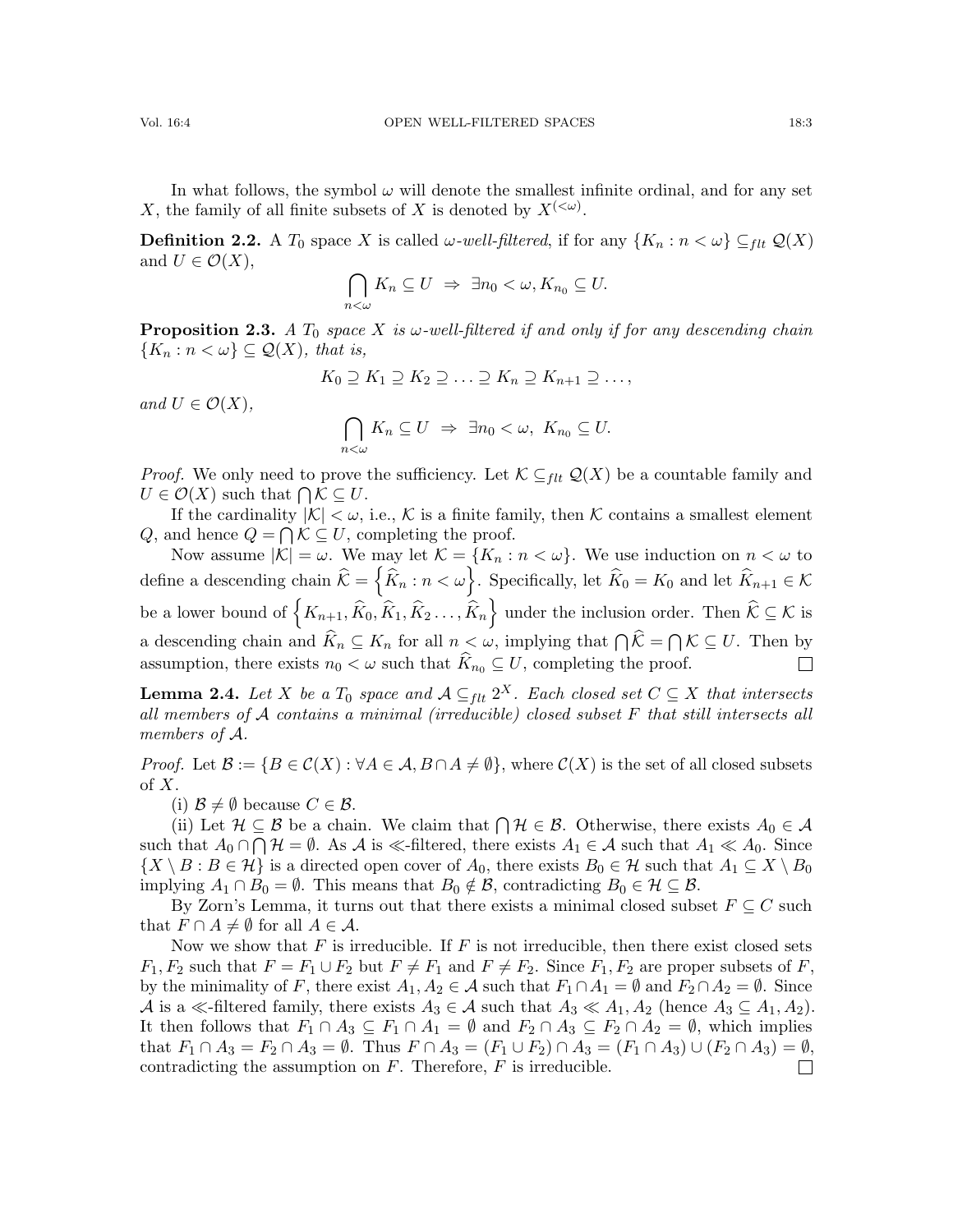#### 3. Saturated well-filtered spaces

In this section, we show that well-filteredness can be characterized by means of saturated sets, instead of compact saturated sets.

**Definition 3.1.** A  $T_0$  space X is called *saturated well-filtered*, if for any  $\{A_i : i \in I\} \subseteq_{flt}$  $\mathcal{S}(X)$  and  $U \in \mathcal{O}(X)$ ,

$$
\bigcap_{i\in I} A_i \subseteq U \ \Rightarrow \ \exists i_0 \in I, A_{i_0} \subseteq U.
$$

**Definition 3.2.** A  $T_0$  space X is called *saturated ω-well-filtered*, if for any  $\{A_n : n < \omega\} \subseteq_{\text{flt}}$  $\mathcal{S}(X)$  and  $U \in \mathcal{O}(X)$ ,

$$
\bigcap_{n<\omega}A_n\subseteq U\ \Rightarrow\ \exists n_0<\omega,A_{n_0}\subseteq U.
$$

A countable family  $\{A_n : n < \omega\} \subseteq \mathcal{S}(X)$  is called a *descending*  $\ll$ -*chain* if

 $A_0 \gg A_1 \gg A_2 \gg \ldots \gg A_n \gg A_{n+1} \gg \ldots$ 

Analogous to Proposition [2.3,](#page-2-0) we can prove the following.

**Proposition 3.3.** A  $T_0$  space X is saturated  $\omega$ -well-filtered if and only if for any countable descending  $\ll$ -chain  $\{A_n : n \lt \omega\} \subseteq \mathcal{S}(X)$  and  $U \in \mathcal{O}(X)$ ,

$$
\bigcap_{n<\omega} A_n \subseteq U \ \Rightarrow \ \exists n_0 < \omega, \ A_{n_0} \subseteq U.
$$

<span id="page-3-0"></span>**Proposition 3.4.** Let X be a saturated well-filtered space. Then for any  $\{A_i : i \in I\} \subseteq_{flt}$  $\mathcal{S}(X)\setminus\{\emptyset\}$ ,  $\bigcap_{i\in I}A_i$  is a nonempty compact saturated set.

*Proof.* It is clear that  $\bigcap_{i\in I} A_i$  is saturated. Now suppose that  $\bigcap_{i\in I} A_i = \emptyset$ . Since X is saturated well-filtered and  $\emptyset$  is open, we have that  $A_{i_0} \subseteq \emptyset$  for some  $i_0 \in I$ , which contradicts that  $A_{i_0} \neq \emptyset$ . Thus  $\bigcap_{i \in I} A_i \neq \emptyset$ .

Let  $\{V_j : j \in J\}$  be an open cover of  $\bigcap_{i \in I} A_i$ . As X is saturated well-filtered, there exists  $i_0 \in I$  such that  $A_{i_0} \subseteq \bigcup_{j \in J} V_j$ . Since  $\{A_i : i \in I\} \subseteq \mathcal{S}(X)$  is a  $\ll$ -filtered family, there exists  $i_1 \in I$  such that  $A_{i_1} \ll A_{i_0} \subseteq \bigcup_{j \in J} V_j$ . Then there exists  $J_0 \subseteq J^{(<\omega)}$  such that  $A_{i_1} \subseteq \bigcup_{j \in J_0} V_j$ . It follows that  $\bigcap_{i \in I} A_i \subseteq \bigcup_{j \in J_0} V_j$ . Therefore,  $\bigcap_{i \in I} A_i$  is compact.  $\Box$ 

Using a similar proof to that of Proposition [3.4,](#page-3-0) we deduce the following.

<span id="page-3-2"></span>**Proposition 3.5.** Let X be a saturated w-well-filtered space. Then for any  $\{A_n : n \leq n\}$  $\{\omega\} \subseteq_{flt} \mathcal{S}(X) \setminus \{\emptyset\}, \bigcap_{n<\omega} A_n$  is a nonempty compact saturated set.

<span id="page-3-1"></span>**Theorem 3.6.** The saturated  $\omega$ -well-filtered spaces are exactly the  $\omega$ -well-filtered spaces.

*Proof.* Note that every descending chain in  $\mathcal{Q}(X)$  is a descending  $\ll$ -chain in  $\mathcal{S}(X)$ . Hence every saturated  $\omega$ -well-filtered space is an  $\omega$ -well-filtered space.

Now let X be an  $\omega$ -well-filtered space. Suppose that  $\{A_n : n < \omega\} \subseteq S(X)$  is a descending  $\ll$ -chain, i.e.,

$$
A_0 \gg A_1 \gg A_2 \gg \ldots \gg A_n \gg A_{n+1} \gg \ldots,
$$

and  $U \in \mathcal{O}(X)$  such that  $\bigcap_{n \leq \omega} A_n \subseteq U$ . We need to prove that  $A_{n_0} \subseteq U$  for some  $n_0 < \omega$ . Otherwise,  $A_n \nsubseteq U$  for all  $n < \omega$ , that is,  $A_n \cap (X \setminus U) \neq \emptyset$ . Then by Lemma [2.4,](#page-2-1) there exists a minimal (irreducible) closed set  $F \subseteq X \setminus U$  such that  $F \cap A_n \neq \emptyset$  for all  $n < \omega$ . Choose one  $x_n \in F \cap A_n$  for each  $n < \omega$ , and let  $H := \{x_n : n < \omega\}.$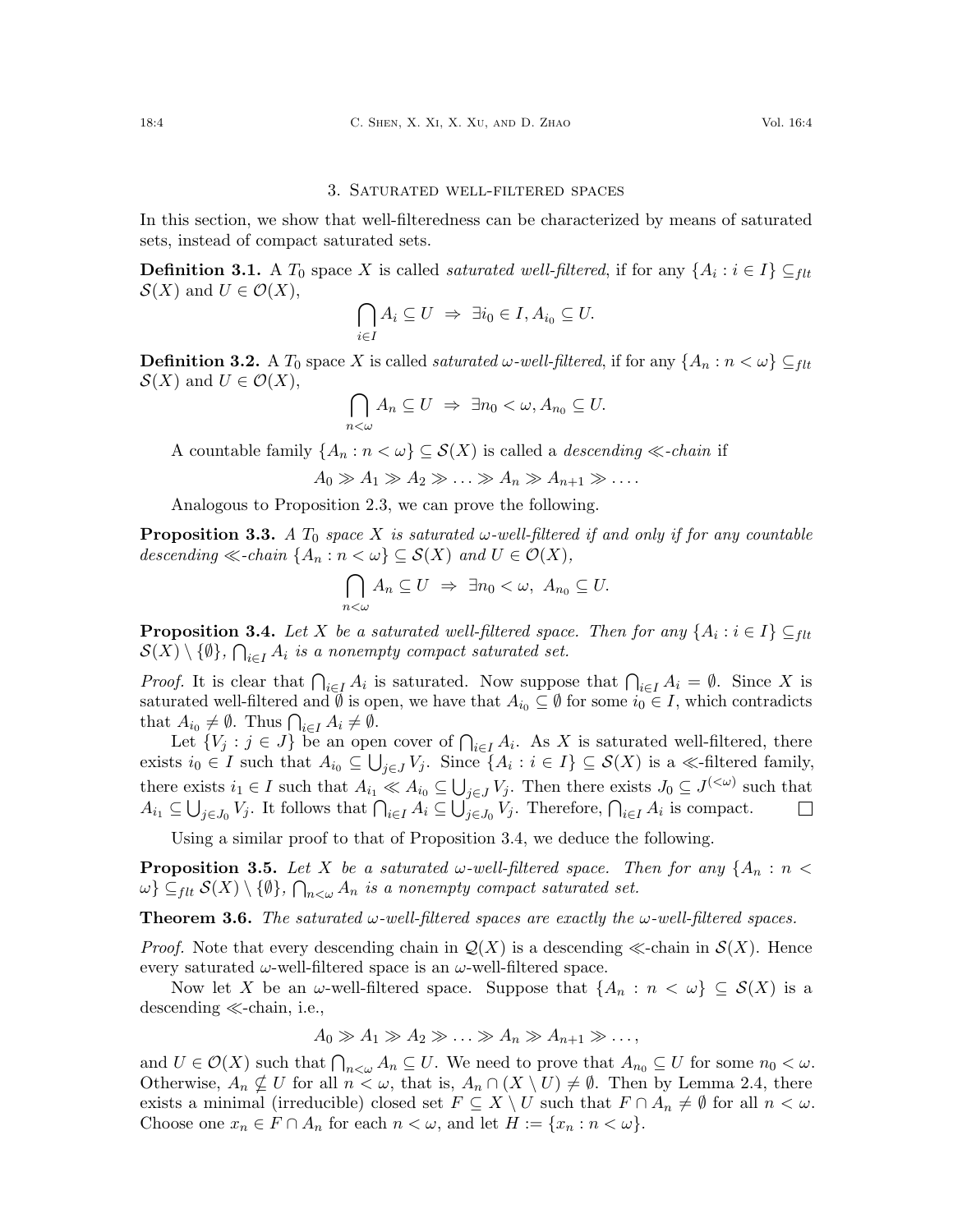Claim:  $H$  is compact.

Let  $\{C_i : i \in I\}$  be a family of closed subsets of X such that for any  $J \in I^{(<\omega)}$ ,  $H \cap \bigcap_{i \in J} C_i \neq \emptyset$ . It needs to prove that  $H \cap \bigcap_{i \in I} C_i \neq \emptyset$ . We complete the proof by considering two cases.

(c1)  $C_i \cap H$  is infinite for all  $i \in I$ .

In this case, for each  $n < \omega$ , there exists  $k_n \geq n$  such that  $x_{k_n} \in C_i$ . Since  $A_{k_n} \subseteq A_n$ and  $x_{k_n} \in F \cap A_{k_n}$ , we have that  $x_{k_n} \in C_i \cap F \cap A_{k_n} \subseteq C_i \cap F \cap A_n \neq \emptyset$ . Thus  $C_i \cap F$  is a closed set that intersects all  $A_n$   $(n < \omega)$ . By the minimality of F, we have  $F = C_i \cap F$ , that is,  $F \subseteq C_i$ . By the arbitrariness of  $i \in I$ , it follows that  $F \subseteq \bigcap_{i \in I} C_i$ . Note that  $H \subseteq F$ , so  $H \cap \bigcap_{i \in I} C_i = H \neq \emptyset.$ 

(c2)  $C_i \cap H$  is finite for some  $i \in I$ .

Let  $i_0 \in I$  such that  $C_{i_0} \cap H$  is finite (hence compact). Note that the family  $\{C_i : i \in I\}$ satisfies that for any  $J \in I^{(<\omega)}$ ,  $H \cap C_{i_0} \cap \bigcap_{i \in J} C_i \neq \emptyset$ . Since  $H \cap C_{i_0}$  is compact, we conclude  $H \cap \bigcap_{i \in I} C_i = (H \cap C_{i_0}) \cap \bigcap_{i \in I} C_i \neq \emptyset$ .

Now for each  $n < \omega$ , let  $H_n := \{x_k : k \geq n\}$ , which is compact by using a similar proof for H. Then  $\{\uparrow H_k : k < \omega\} \subseteq_{flt} \mathcal{Q}(X)$  such that  $\bigcap_{n<\omega} \uparrow H_n \subseteq \bigcap_{n<\omega} A_n \subseteq U$ . As X is an  $\omega$ -well-filtered space, there exists  $n_0 < \omega$  such that  $\uparrow H_{n_0} \subseteq U$ , which contradicts that  $H_{n_0} \subseteq F \subseteq X \setminus U$ .  $\Box$ 

<span id="page-4-0"></span>**Theorem 3.7.** The saturated well-filtered spaces are exactly the well-filtered spaces.

Proof. Clearly, every saturated well-filtered space is a well-filtered space.

Now assume that X is a well-filtered space. Let  $\mathcal{A} \subseteq_{\text{flt}} \mathcal{S}(X)$  and  $U \in \mathcal{O}(X)$  such that  $\bigcap A \subseteq U$ .

Define

$$
\widehat{\mathcal{A}} = \left\{ \bigcap_{n < \omega} A_n : \forall n < \omega, A_n \in \mathcal{A} \text{ and } A_n \gg A_{n+1} \right\}.
$$

By Theorem [3.6](#page-3-1) and the fact that every well-filtered space is  $\omega$ -well-filtered, we deduce that X is saturated  $\omega$ -well-filtered. Thus by Proposition [3.5,](#page-3-2) every member of  $\mathcal{A}$  is nonempty compact saturated.

Claim:  $A$  is a filtered family.

Let  $\bigcap_{n<\omega} A_n, \bigcap_{n<\omega} B_n \in \mathcal{A}$ , that is,

$$
A_0 \gg A_1 \gg A_2 \gg \cdots \gg A_n \gg A_{n+1} \gg \ldots
$$

and

 $B_0 \gg B_1 \gg B_2 \gg \cdots \gg B_n \gg B_{n+1} \gg \cdots$ .

(i) There exists  $C_0 \in \mathcal{A}$  such that  $C_0 \ll A_0, B_0$  because  $\mathcal{A}$  is  $\ll$ -filtered.

(ii) If we have defined  $\{C_0, C_1, \cdots C_n\}$ , then there exists  $A \in \mathcal{A}$  such that  $A \ll$  $C_n, A_{n+1}, B_{n+1}$ . Put  $C_{n+1} := A$ .

By Induction, we obtain a family  $\{C_n : n < \omega\} \subseteq \mathcal{A}$  such that

$$
C_0 \gg C_1 \gg C_2 \gg \cdots C_n \gg C_{n+1} \gg \cdots,
$$

and that  $C_n \ll A_n, B_n$  (hence  $C_n \subseteq A_n, B_n$ ) for all  $n < \omega$ . It follows that  $\bigcap_{n < \omega} C_n \in \mathcal{A}$ and it is a lower bound of  $\{\bigcap_{n<\omega}A_n, \bigcap_{n<\omega}B_n\}$ . Hence  $\widehat{\mathcal{A}}$  is filtered.

Since X is well-filtered and  $\bigcap A = \bigcap A \subseteq U$ , there is  $\bigcap_{n<\omega} A_n \in \mathcal{A}$ , where

 $A_0 \gg A_1 \gg A_2 \gg \cdots \gg A_n \gg A_{n+1} \gg \ldots,$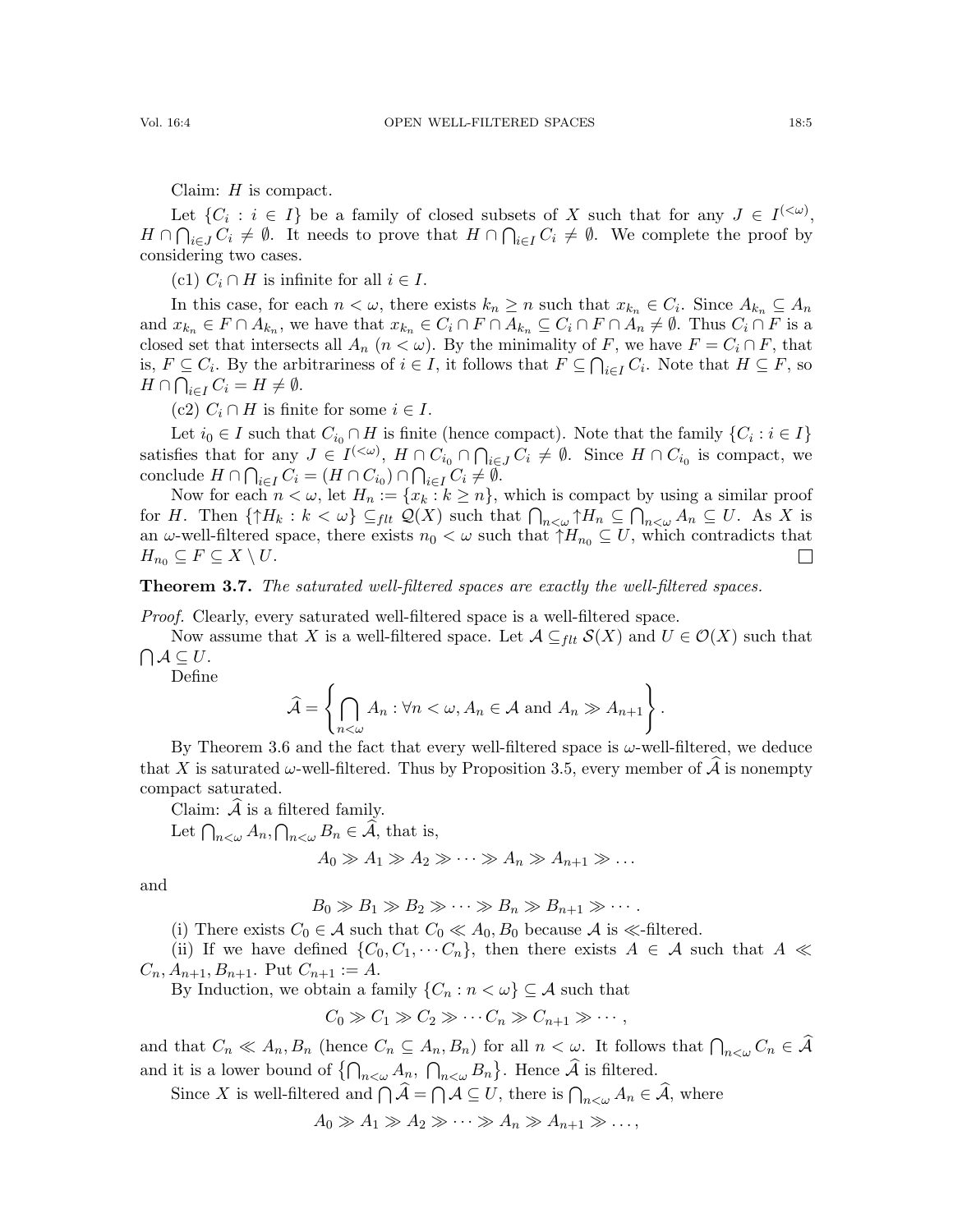such that  $\bigcap_{n<\omega} A_n \subseteq U$ . By Theorem [3.6,](#page-3-1) X is saturated  $\omega$ -well-filtered. Then there exists  $n_0 < \omega$  such that  $A_{n_0} \subseteq U$  (note that  $A_{n_0} \in \mathcal{A}$ ). Therefore, X is well-filtered.  $\Box$ 

### 4. Open well-filtered spaces

In this section, we define another class of  $T_0$  spaces, called open well-filtered spaces. It turns out that every well-filtered space is open well-filtered, and every core-compact open well-filtered space is sober. As an immediate consequence, we have that every core-compact well-filtered space is sober.

**Definition 4.1.** A  $T_0$  space is called *open well-filtered*, if for any  $\{U_i : i \in I\} \subseteq_{ftt} \mathcal{O}(X)$ and  $U \in \mathcal{O}(X)$ ,

$$
\bigcap_{i\in I}U_i\subseteq U \ \Rightarrow \ \exists i_0\in I, \ U_{i_0}\subseteq U.
$$

Note that every open set is saturated. By Theorem [3.7,](#page-4-0) we obtain the following result.

<span id="page-5-0"></span>Remark 4.2. Every well-filtered space is open well-filtered.

**Definition 4.3.** A  $T_0$  space X is called *open ω-well-filtered*, if for any  $\{U_n : n < \omega\} \subseteq_{ft}$  $\mathcal{O}(X)$  and  $U \in \mathcal{O}(X)$ ,

$$
\bigcap_{n<\omega}U_n\subseteq U\ \Rightarrow\ \exists n_0<\omega,\ U_{n_0}\subseteq U.
$$

Using a similar proof to that of Proposition [2.3,](#page-2-0) we deduce the following result.

**Proposition 4.4.** A  $T_0$  space X is open  $\omega$ -well-filtered if and only if for any countable descending  $\ll$ -chain  $\{U_n : n \lt \omega\} \subseteq \mathcal{O}(X)$  and  $U \in \mathcal{O}(X)$ ,

$$
\bigcap_{n<\omega}U_n\subseteq U\;\Rightarrow\; \exists n_0<\omega,\; U_{n_0}\subseteq U.
$$

Analogous to Proposition [3.4,](#page-3-0) we have the following two results.

<span id="page-5-2"></span>**Proposition 4.5.** Let X be an open well-filtered space. Then for any  $\{U_i : i \in I\} \subseteq_{flt} \mathcal{O}(X)$ ,  $\bigcap_{i\in I}U_i$  is a nonempty compact saturated set.

**Proposition 4.6.** Let X be an open  $\omega$ -well-filtered space. Then for any  $\{U_n : n < \omega\} \subseteq_{flt}$  $\mathcal{O}(X)$ ,  $\bigcap_{n<\omega}U_n$  is a nonempty compact saturated set.

<span id="page-5-1"></span>Theorem 4.7. Every core-compact open well-filtered space is sober.

*Proof.* Assume X is a core-compact open well-filtered space. Let A be an irreducible closed subset of X. Define

$$
\mathcal{F}_A := \{ U \in \mathcal{O}(X) : U \cap A \neq \emptyset \}.
$$

Claim:  $\mathcal{F}_A$  is a  $\ll$ -filtered family.

Let  $U_1, U_2 \in \mathcal{F}_A$ . Then  $U_1 \cap A \neq \emptyset \neq U_2 \cap A$ . As A is irreducible,  $U_1 \cap U_2 \cap A \neq \emptyset$ , so there is an  $x \in A \cap U_1 \cap U_2$ . Since X is core-compact, there exists  $U_3 \in \mathcal{O}(X)$  such that  $x \in U_3 \ll U_1 \cap U_2$ . Note that  $x \in U_3 \cap A \neq \emptyset$ , so  $U_3 \in \mathcal{F}_A$ . Hence,  $\mathcal{F}_A$  is a  $\ll$ -filtered family.

Since X is open well-filtered,  $A \cap \bigcap_{i \in I} \mathcal{F}_A \neq \emptyset$ . Let  $x_0 \in A \cap \bigcap \mathcal{F}_A$ . We show that  $A = \text{cl}(\{x_0\})$ . Otherwise,  $A \setminus \text{cl}(\{x_0\}) = A \cap (X \setminus \text{cl}(\{x_0\})) \neq \emptyset$ , implying that  $X \setminus cl({x_0}) \in \mathcal{F}_A$ . It follows that  $x_0 \in \bigcap \mathcal{F}_A \subseteq X \setminus cl({x_0})$ , a contradiction. Thus  $A = cl({x_0})$ . Since X is a  $T_0$  space,  ${x_0}$  is unique. So X is sober.  $\Box$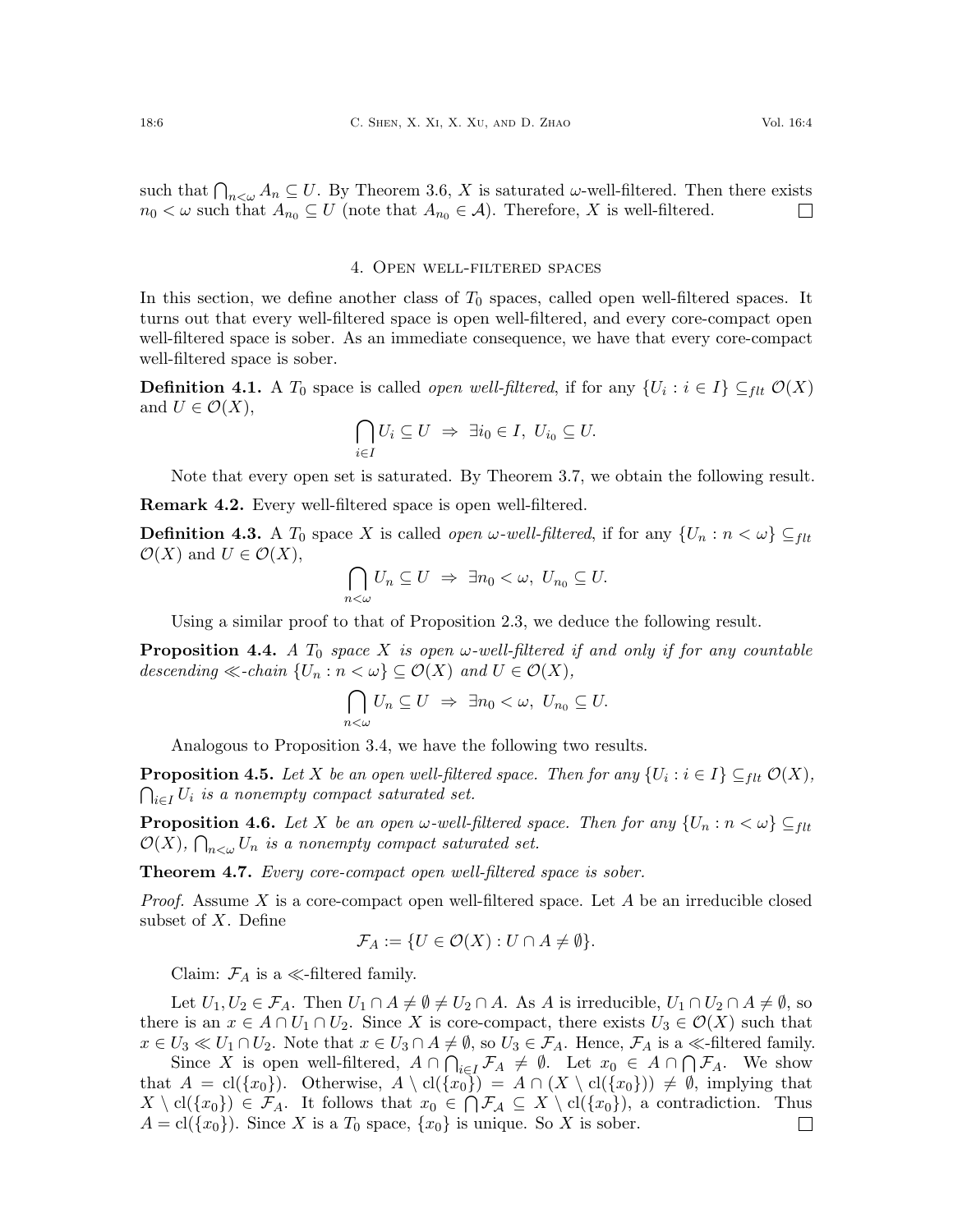As a consequence of Remark [4.2](#page-5-0) and Theorem [4.7,](#page-5-1) we obtain the following result.

Corollary 4.8. Every core-compact well-filtered space is sober.

<span id="page-6-0"></span>**Theorem 4.9.** Every core-compact open  $\omega$ -well-filtered space is locally compact.

*Proof.* Assume that X is a core-compact open  $\omega$ -well-filtered space. Let  $x \in X$  and  $U \in \mathcal{O}(X)$ such that  $x \in U$ . Since X is core-compact, there exists an open set  $W \ll U$  such that  $x \in W$ and a sequence of open sets  $\{U_n : n < \omega\}$  such that

$$
U = U_0 \gg U_1 \gg U_2 \gg U_3 \gg \ldots \gg W.
$$

Let  $Q = \bigcap_{n<\omega} U_n$ . Since X is open  $\omega$ -well-filtered and by Proposition [4.5,](#page-5-2)  $Q \in \mathcal{Q}(X)$ satisfies that  $x \in W \subseteq Q \subseteq U$ . Thus X is locally compact.

Remark 4.10. In [\[GL19\]](#page-8-9), J. Goubault-Larrecq gives a slighly different proof for the above theorem.

As a corollary of Theorem [4.9,](#page-6-0) we deduce the following result.

Corollary 4.11. A well-filtered space is core-compact if and only if it is locally compact.

The following result is a small variant of Kou's result that every well-filtered space is a d-space (see Proposition 2.4 in [\[Kou01\]](#page-8-4)).

<span id="page-6-1"></span>**Proposition 4.12** [\[Kou01\]](#page-8-4). Let X be an  $\omega$ -well-filtered space. If D is a directed (under the specialization order) subset of X with the cardinality  $|D| \leq \omega$ , then  $\bigvee D$  exists.

Let P be a poset. A subset U of P is Scott open if (i)  $U = \uparrow U$  and (ii) for any directed subset D of P for which  $\bigvee D$  exists,  $\bigvee D \in U$  implies  $D \cap U \neq \emptyset$ . All Scott open subsets of P form a topology, called the *Scott topology* on P and denoted by  $\sigma(P)$ . The space  $\Sigma P = (P, \sigma(P))$  is called the *Scott space* of P.

<span id="page-6-2"></span>**Example 4.13.** Let  $\mathbb{J} = \mathbb{N} \times (\mathbb{N} \cup \{\omega\})$  be the Johnstone's dcpo and  $\mathbb{N} = \{1, 2, 3 \dots\}$  with the usual order. Let  $P = \mathbb{J} \cup \mathbb{N}$ . For any  $x, y \in P$ , define  $x \leq y$  (refer to Figure 1) if one of the following conditions holds:

- (i)  $x, y \in \mathbb{N}$  and  $x \leq y$  in  $\mathbb{N}$ ;
- (ii)  $x, y \in \mathbb{J}$  and  $x \leq y$  in  $\mathbb{J}$ ;
- (iii)  $x \in \mathbb{N}, y \in \mathbb{J}$  and  $y = (x, \omega)$ .

Next, we show that  $\Sigma P$  is an open well-filtered space. The following conclusions on P will be used later.

(c1) For any directed subset D of P, if  $\bigvee D$  exists, then  $\bigvee D \in D$  or  $D \subseteq \mathbb{J}$ .

In fact, assume  $D \nsubseteq \mathbb{J}$ , that is,  $D \cap \mathbb{N} \neq \emptyset$ . We prove  $\bigvee D \in D$  by considering the following two cases:

Case 1:  $D \subseteq \mathbb{N}$ . In this case, it is trivial that  $\bigvee D \in D$ .

Case 2:  $D \nsubseteq \mathbb{N}$ , that is,  $D \cap \mathbb{N} \neq \emptyset$  and  $D \cap \mathbb{J} \neq \emptyset$ . Let  $k \in D \cap \mathbb{N}$  and  $(m, n) \in D \cap \mathbb{J}$ . Since D is directed, there exists  $d \in D$  such that  $k,(m,n) \leq d$ . It forces that  $d = (n_0,\omega)$ for some  $n_0 \in \mathbb{N}$ , which is a maximal point of P, so  $d = \bigvee D \in D$  (note that the maximal point of a directed set is exactly the least upper bound of the set).

(c2) For any  $U \in \sigma(P) \setminus \{\emptyset\}$ , there exists a minimal  $n_U \in \mathbb{N}$  such that  $(n, \omega) \in U$  for all  $n \geq n_U$ , that is,  $n_U = \min\{k \in \mathbb{N} : \forall n \geq k, (n, w) \in U\}$  exists in N (refer to Figure 1).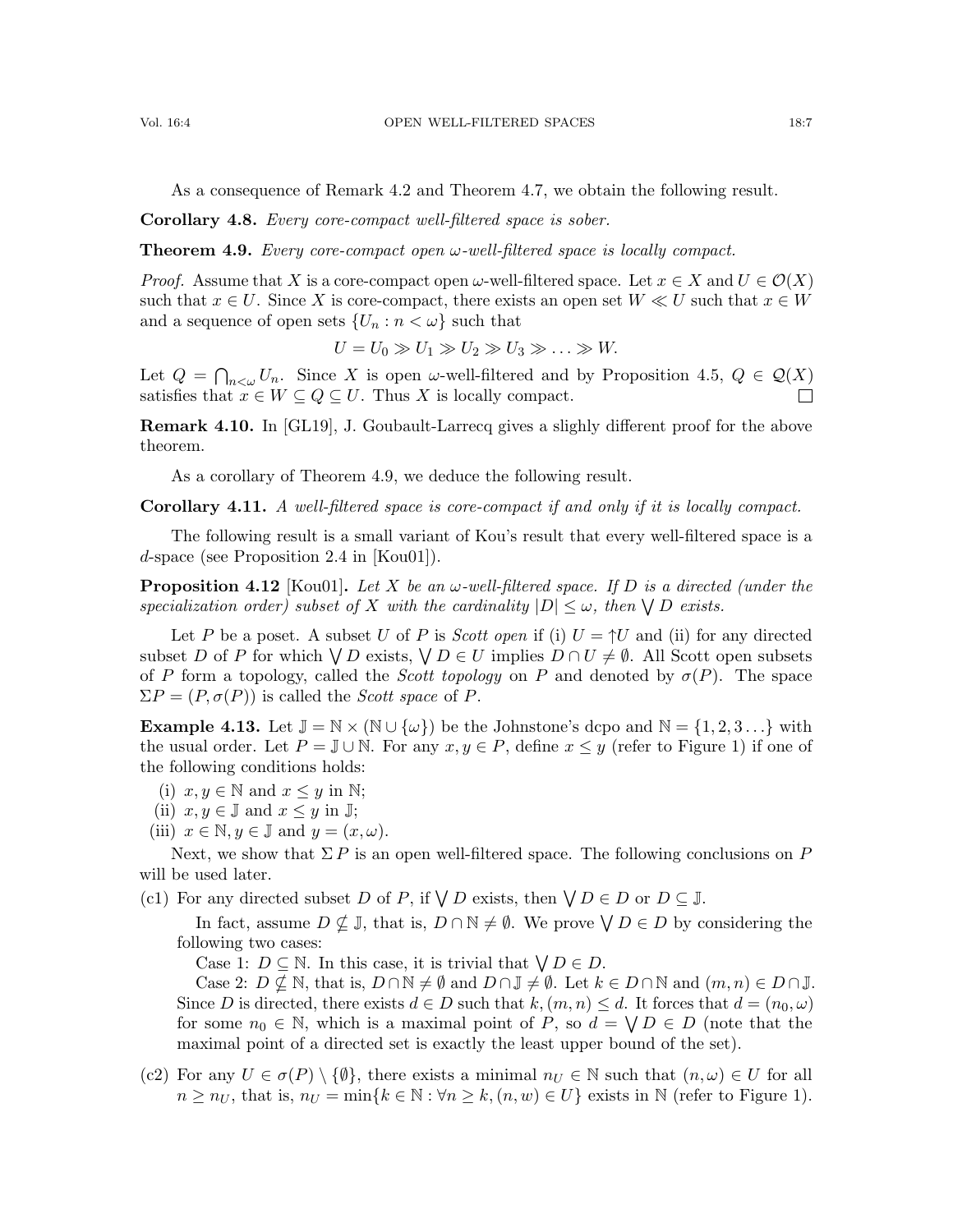

Figure 1: The poset P

Assume, on the contrary, that  $n_U$  does not exist in N. Then there exist infinitely countable numbers  $n_1, n_2, n_3, \ldots$  in N such that  $(n_k, \omega) \notin U$  for all  $k \in \mathbb{N}$ . Since U is a nonempty upper set, there exists  $m \in \mathbb{N}$  such that  $(m,\omega) \in U$ . Note that  $\{(m, n_k) : k \in \mathbb{N}\}\$ is a directed set such that  $\bigvee \{(m, n_k) : k \in \mathbb{N}\}\ = (m, \omega) \in U$ . Then there exists  $k_0 \in \mathbb{N}$  such that  $(m, n_{k_0}) \in U$ . Since  $(n_{k_0}, \omega) \ge (m, n_{k_0}) \in U$  and U is an upper set, it holds that  $(n_{k_0}, \omega) \in U$ , a contradiction.

(c3) For any  $U \in \sigma(P) \setminus \{\emptyset\}$  and  $\forall (n,\omega) \in U$ , there exists a minimal  $\phi_U(n) \in \mathbb{N}$  such that  $(n, \phi_U(n)) \in U$ , i.e.,  $\phi_U(n) = \min\{m \in \mathbb{N} : (n, m) \in U\}$  exists.

Suppose  $(n, \omega) \in U$ . Then  $\{(n, m) : m \in \mathbb{N}\}\$ is a directed subset of P such that  $\bigvee \{(n,m) : m \in \mathbb{N}\} = (n,\omega) \in U$ . Since U is Scott open, there exists  $m_0 \in \mathbb{N}$ such that  $(n, m_0) \in U$ . Thus  $m_0 \in \{m \in \mathbb{N} : (n, m) \in U\} \neq \emptyset$ , which means that  $\varphi_U(n) = \min\{m \in \mathbb{N} : (n, m) \in U\}$  exists.

(c4) For any  $U, V \in \sigma(P)$ ,  $U \ll V$  if and only if  $U = \emptyset$ .

If  $U = \emptyset$ , then trivially  $U = \emptyset \ll V$ . Now assume  $U \ll V$  and  $U \neq \emptyset$ . By using (c2) and (c3), for each  $n \geq n_U$ , define  $U_n = P \setminus \bigcup_{k \geq n} \downarrow (k, \phi_U(k))$ . It is trivial that  $\bigcup_{k\geq n} \downarrow (k, \phi_U(k))$  is a Scott closed subset of P, which means that  $U_n \in \sigma(P)$ . Since  $\bigcup_{n\geq n_U} P \setminus \bigcup_{k\geq n} \downarrow (k, \phi_U(k)) = P \setminus \bigcap_{n\geq n_U} \bigcup_{k\geq n} \downarrow (k, \phi_U(k)) = P \setminus \emptyset = P.$  Thus the family  $\{U_n : n \geq n_U\}$  is a directed open cover of P, hence a directed open cover of V. By assumption that  $U \ll V$ , there exists  $n_0 \geq n_U$  such that  $U \subseteq U_{n_0}$ . By the definition of  $n_U$ , it follows that  $(n_0, \omega) \in U$ . Thus by the definition of  $\phi_U$  in (c3), we have that  $(n_0, \phi_U(n_0)) \in U$ , but  $(n_0, \phi_U(n_0)) \notin P \setminus \downarrow (n_0, \phi_U(n_0)) \supseteq U_{n_0}$ , which implies  $(n_0, \phi_U(n_0)) \notin U_{n_0}$ . It follows that  $(n_0, \phi_U(n_0)) \in U \setminus U_{n_0}$ , contradicting that  $U \subseteq U_{n_0}$ .

By (c4), we conclude that every  $\ll$ -filtered family F of Scott open subsets of P contains  $\emptyset$ , the minimal element in F. This implies that  $\Sigma P$  is an open well-filtered space (hence an open  $\omega$ -well-filtered space). Since  $\bigvee N$  does not exist in P and by Proposition [4.12,](#page-6-1)  $\Sigma P$  is not an  $\omega$ -well-filtered space.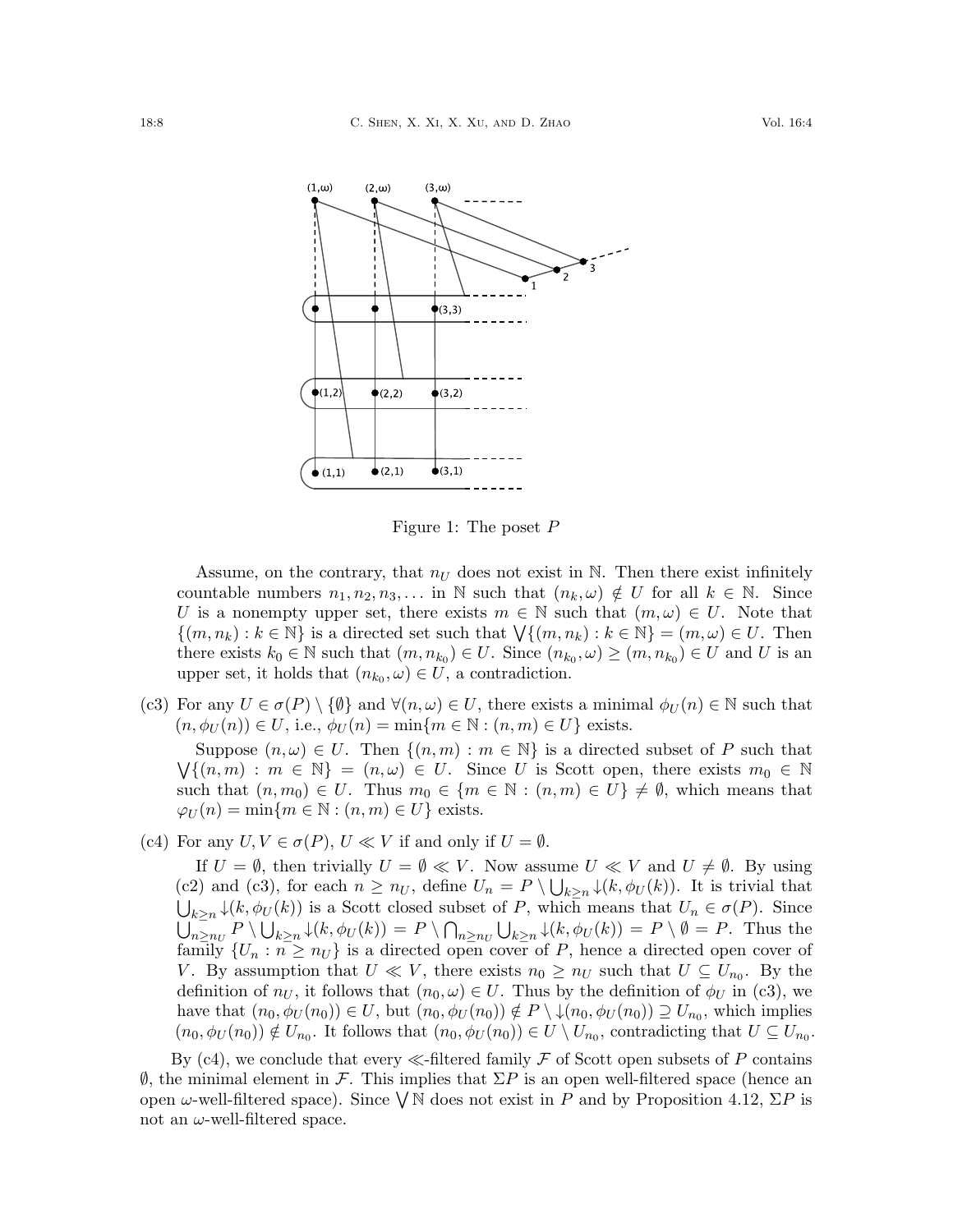Recall that a  $T_0$  space X is called a d-space if X is a dcpo in its specialization order and each open subset of  $X$  is Scott open in the specialization order. It is well-known that every well-filtered space is a d-space [\[GL13\]](#page-8-8). From Example [4.13,](#page-6-2) we have the following conclusions.

(1) An open well-filterd space need not be a d-space.

(2) An open well-filtered space need not be an  $\omega$ -well-filtered space.

A summary on the relations among kinds of well-filtered spaces is shown in Figure 2.



Figure 2: The relations among various types of well-filtered spaces

## 5. Acknowledgment

We would like to thank the reviewers for giving us valuable comments and suggestions for improving the manuscript.

#### **REFERENCES**

- <span id="page-8-6"></span>[Eng89] R. Engelking. General topology, Sigma series in pure mathematics, volume 6. Heldermann Verlag, 1989.
- <span id="page-8-7"></span>[GHK<sup>+</sup>03] G. Gierz, K. Hofmann, K. Keimel, J. Lawson, M. Mislove and D. Scott. Continuous Lattices and Domains, Encyclopedia of Mathematics and Its Applications, volume 93. Cambridge University Press, 2003.
- <span id="page-8-8"></span>[GL13] J. Goubault-Larrecq. Non-Hausdorff Topology and Domain Theory, volume 22. Cambridge University Press, 2013.
- <span id="page-8-9"></span>[GL19] J. Goubault-Larrecq. Core-compact+well-filtered  $T_0 =$  sober locally compact, [http://projects.lsv.](http://projects.lsv.ens-cachan.fr/topology/?page_id=2067) [ens-cachan.fr/topology/?page\\_id=2067](http://projects.lsv.ens-cachan.fr/topology/?page_id=2067)
- <span id="page-8-0"></span>[Hec90] R. Heckmann. Power Domain Constructions, PhD thesis. Universität des Saarlandes, 1990.
- <span id="page-8-1"></span>[Hec91] R. Heckmann. An upper power domain construction in terms of strongly compact sets. Lecture Notes in Comput. Sci., 598: 272–293, 1991.
- <span id="page-8-2"></span>[HGJX18] W. Ho, J. Goubault-Larrecq, A. Jung and X. Xi. The Ho-Zhao Problem. Log. Methods Comput. Sci.,  $14(1:7)$ :  $1-19$ ,  $2018$ .
- <span id="page-8-3"></span>[JJL16] X. Jia, A. Jung and Q. Li. A note on coherence of dcpos. Topo. Appl., 209: 235–238, 2016.
- <span id="page-8-5"></span>[Jia18] X. Jia. Meet-continuity and locally compact sober dcpos, PhD thesis. University of Birmingham, 2018.
- <span id="page-8-4"></span>[Kou01] H. Kou.  $\mathcal{U}_k$ -admitting dcpos need not be sober. In K. Keimel, G. -Q. Zhang, Y.-M. Liu, and Y.-X. Chen, editors, Domain and Processes, volume 1 of Semantic Structures in Computation, pages 41–50. Kluwer Academic Publishers, 2001.